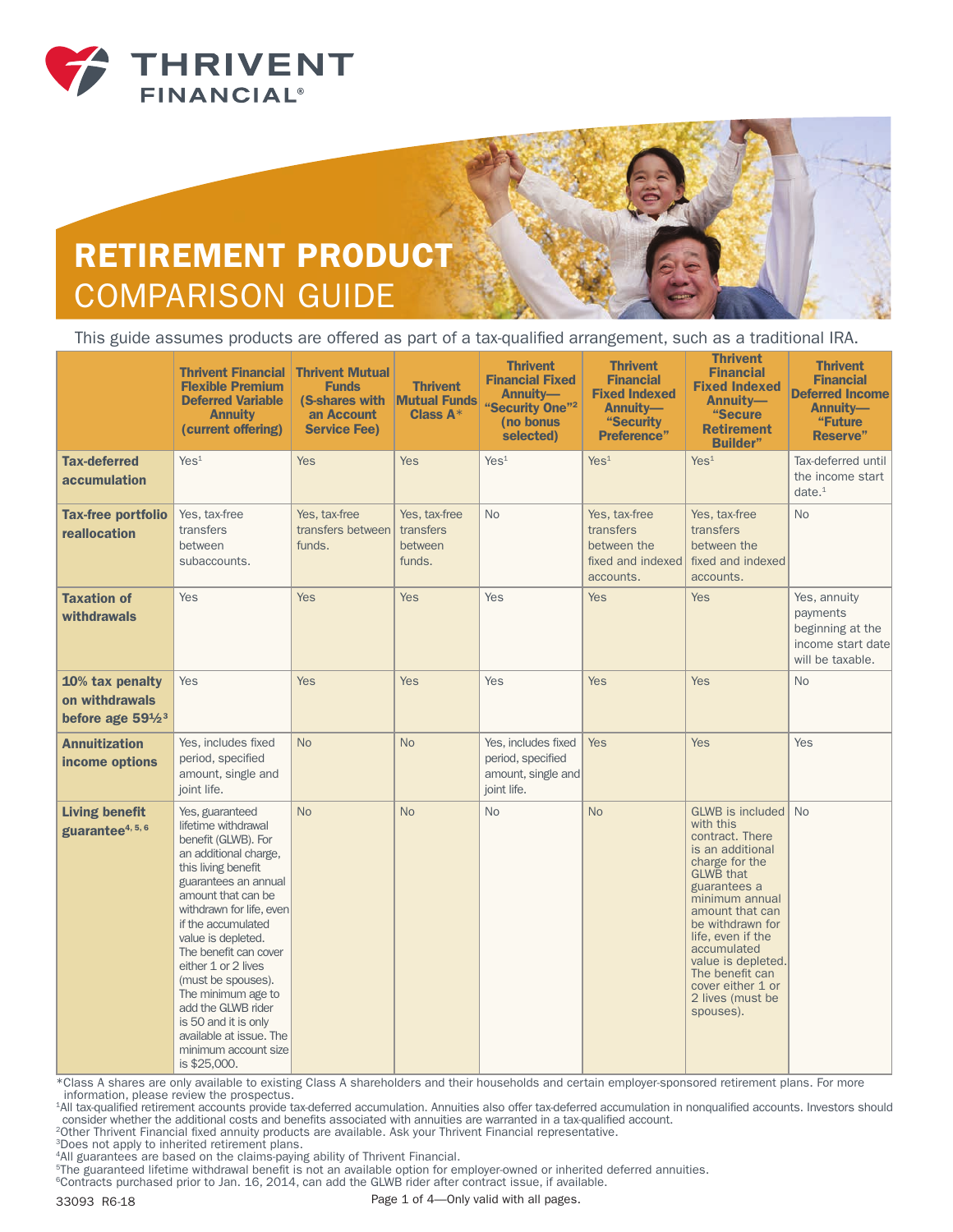|                                                       | <b>Thrivent Variable Annuity</b>                                                                                                                                                                                                                                                                                                                                                                                                                                                                     | <b>Thrivent Mutual</b><br><b>Funds</b><br>(S-shares with<br>an Account<br><b>Service Fee)</b>                                                                                                                                                                                                                                                                                                            | <b>Thrivent</b><br><b>Mutual Funds</b><br>Class $A^*$                                                                                                                                                                                                                                                                                                                                             | <b>Thrivent</b><br><b>Security</b><br><b>One</b>                              | <b>Thrivent</b><br><b>Fixed</b><br><b>Indexed</b><br><b>Annuity</b>                          | <b>Thrivent</b><br><b>Secure</b><br><b>Retirement</b><br><b>Builder</b>                                                                                                                                     | <b>Thrivent</b><br><b>Deferred</b><br><b>Income</b><br><b>Annuity</b>           |
|-------------------------------------------------------|------------------------------------------------------------------------------------------------------------------------------------------------------------------------------------------------------------------------------------------------------------------------------------------------------------------------------------------------------------------------------------------------------------------------------------------------------------------------------------------------------|----------------------------------------------------------------------------------------------------------------------------------------------------------------------------------------------------------------------------------------------------------------------------------------------------------------------------------------------------------------------------------------------------------|---------------------------------------------------------------------------------------------------------------------------------------------------------------------------------------------------------------------------------------------------------------------------------------------------------------------------------------------------------------------------------------------------|-------------------------------------------------------------------------------|----------------------------------------------------------------------------------------------|-------------------------------------------------------------------------------------------------------------------------------------------------------------------------------------------------------------|---------------------------------------------------------------------------------|
| Guaranteed<br><b>interest</b><br>options <sup>7</sup> | Yes, in the 1-year fixed account.                                                                                                                                                                                                                                                                                                                                                                                                                                                                    | <b>No</b>                                                                                                                                                                                                                                                                                                                                                                                                | <b>No</b>                                                                                                                                                                                                                                                                                                                                                                                         | Yes, fixed<br>annuities<br>offer a<br>minimum<br>guaranteed<br>interest rate. | Yes, in the fixed<br>account.                                                                | Yes, in the fixed<br>account.                                                                                                                                                                               | <b>No</b>                                                                       |
| <b>Death benefit</b><br>proceeds                      | Yes, there is a basic death benefit at<br>no additional charge; the beneficiary<br>receives the greater of the<br>accumulated value or premiums paid<br>adjusted for withdrawals. Optional<br>death benefits, such as maximum<br>anniversary death benefit (MADB),<br>premium accumulation death benefit<br>(PADB), and earnings addition death<br>benefit (EADB), are available for an<br>additional charge.                                                                                        | Yes, the<br>beneficiary<br>receives the full<br>account value<br>at the time of<br>distribution.                                                                                                                                                                                                                                                                                                         | Yes, the<br>beneficiary<br>receives the full<br>account value<br>at the time of<br>distribution.                                                                                                                                                                                                                                                                                                  | Yes, the<br>beneficiary<br>receives<br>the full<br>accumulated<br>value.      | Yes, the<br>beneficiary<br>receives the<br>full account<br>value at time of<br>distribution. | Yes, there is<br>a return of<br>premium death<br>benefit at no<br>additional charge;<br>the beneficiary<br>receives the<br>greater of the<br>accumulated<br>value or premiums<br>paid minus<br>withdrawals. | Deferral Stage<br>Premium<br>Income Stage<br>Based on<br>income type<br>chosen. |
| <b>Account</b><br>minimums                            | Traditional or Roth IRA-\$1,000 if<br>\$100/month electronic payment;<br>otherwise, \$2,000. Inherited<br>traditional or Roth IRA-\$2,000.<br>Employer-sponsored plans (SEP,<br>SIMPLE, Profit Sharing, Money<br>Purchase)-none if \$100/month<br>billing payment. 403(b)-none if<br>\$50/month billing payment.                                                                                                                                                                                     | For IRA and tax-<br>deferred accounts.<br>all Thrivent Mutual<br>Funds require a<br>\$1,000 minimum<br>initial purchase.<br>If an automatic<br>investment plan<br>is established,<br>the minimum is<br>reduced to \$50/<br>month for all funds<br>except Thrivent<br><b>Money Market</b><br><b>Fund and Thrivent</b><br><b>Limited Maturity</b><br>Bond Fund, which<br>have a minimum of<br>\$100/month. | For IRA and tax-<br>deferred accounts,<br>all Thrivent Mutual<br>Funds require a<br>\$1,000 minimum<br>initial purchase.<br>If an automatic<br>investment plan<br>is established.<br>the minimum is<br>reduced to \$50/<br>month for all funds<br>except Thrivent<br><b>Money Market</b><br>Fund and Thrivent<br><b>Limited Maturity</b><br>Bond Fund, which<br>have a minimum of<br>\$100/month. | \$5,000                                                                       | \$5,000                                                                                      | \$25,000                                                                                                                                                                                                    | \$5,000                                                                         |
| Administrative/<br>custodial fees                     | If the accumulated value is less<br>than \$15,000, the administrative<br>charge will be \$30 or 2% of the<br>accumulated value on the contract<br>anniversary.                                                                                                                                                                                                                                                                                                                                       | <b>Annual IRA</b><br>custodial fee<br>is \$15 per<br>shareholder. Fee<br>may be waived if<br>you have \$50,000<br>or more invested<br>in Thrivent Mutual<br>Funds or have a<br>recurring purchase<br>plan.                                                                                                                                                                                               | <b>Annual IRA</b><br>custodial fee<br>is \$15 per<br>shareholder. Fee<br>may be waived if<br>you have \$50,000<br>or more invested<br>in Thrivent Mutual<br>Funds or have a<br>recurring purchase<br>plan.                                                                                                                                                                                        | <b>No</b>                                                                     | <b>No</b>                                                                                    | <b>No</b>                                                                                                                                                                                                   | <b>No</b>                                                                       |
| <b>Risk charge</b>                                    | Yes<br>· Basic death benefit only:<br><b>Current charges</b><br><b>Contract years</b><br>$1 - 7$<br>$8+$<br>1.25%<br>1.00%<br><b>Maximum charges</b><br><b>Contract years</b><br>$1 - 7$<br>$8+$<br>1.25%<br>1.15%<br>The following additional charges apply<br>if these optional benefits are selected:<br>· Guaranteed Lifetime Withdrawal<br>Benefit (GLWB) current fee: 0.75%<br>(guaranteed never to exceed 1.25%).<br>• Other death benefit options range<br>from 0.20% to a maximum of 0.65%. | <b>Mutual funds</b><br>do not have risk<br>charges.                                                                                                                                                                                                                                                                                                                                                      | Mutual funds<br>do not have risk<br>charges.                                                                                                                                                                                                                                                                                                                                                      | Fixed<br>annuities do<br>not have risk<br>charges.                            | This fixed<br>indexed annuity<br>does not have<br>risk charges.                              | <b>Secure</b><br>Retirement<br><b>Builder does</b><br>not have a risk<br>charge.<br><b>Annual GLWB</b><br>cost is 0.95% of<br>the benefit base.                                                             | This deferred<br>income annuity<br>does not have<br>risk charges.               |

\*Class A shares are only available to existing Class A shareholders and their households and certain employer-sponsored retirement plans. For more information, please review the prospectus. 7All guarantees are based on the claims-paying ability of Thrivent Financial.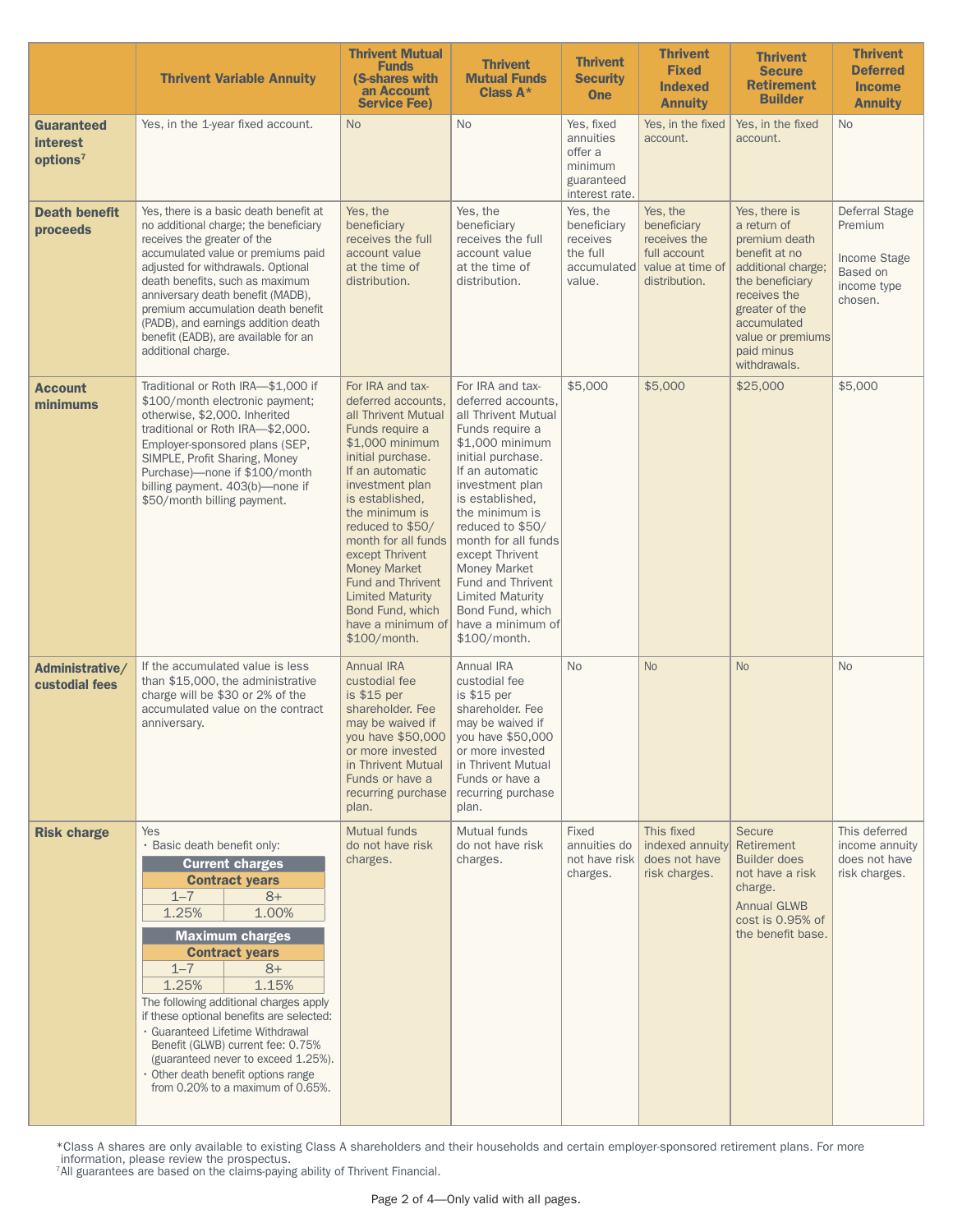|                                     | <b>Thrivent Variable</b><br><b>Annuity</b>                                                                                                                                                                                                                                                                                                                                                                                                                                                                                                                                                                                                                                                                                                                            | <b>Thrivent</b><br><b>Mutual Funds</b><br>(S-shares with<br>an Account<br><b>Service Fee)</b> | <b>Thrivent</b><br><b>Mutual Funds</b><br>Class $A^*$                                                                              | <b>Thrivent Security One</b>                                                                                                                                                                                                                                                                                                                                                                                                                                                                                                                                                                                                                                                                                                             | <b>Thrivent Fixed Indexed</b><br><b>Annuity</b>                                                                                                                                                                                                                                                                                                                                                                                                                                                                                                                                                                                                                                                                                                                                                                                                                                                                                                                                                                                                                                                                                                                                                                                                                                                                                                                                                       | <b>Thrivent</b><br><b>Secure</b><br><b>Retirement</b><br><b>Builder</b>                                                                                                                                                                                                                                                                                                                                                                                                                                                                                                                                                                                                                                                                                                                                                                                                                                                                                              | <b>Thrivent</b><br><b>Deferred</b><br><b>Income</b><br><b>Annuity</b> |
|-------------------------------------|-----------------------------------------------------------------------------------------------------------------------------------------------------------------------------------------------------------------------------------------------------------------------------------------------------------------------------------------------------------------------------------------------------------------------------------------------------------------------------------------------------------------------------------------------------------------------------------------------------------------------------------------------------------------------------------------------------------------------------------------------------------------------|-----------------------------------------------------------------------------------------------|------------------------------------------------------------------------------------------------------------------------------------|------------------------------------------------------------------------------------------------------------------------------------------------------------------------------------------------------------------------------------------------------------------------------------------------------------------------------------------------------------------------------------------------------------------------------------------------------------------------------------------------------------------------------------------------------------------------------------------------------------------------------------------------------------------------------------------------------------------------------------------|-------------------------------------------------------------------------------------------------------------------------------------------------------------------------------------------------------------------------------------------------------------------------------------------------------------------------------------------------------------------------------------------------------------------------------------------------------------------------------------------------------------------------------------------------------------------------------------------------------------------------------------------------------------------------------------------------------------------------------------------------------------------------------------------------------------------------------------------------------------------------------------------------------------------------------------------------------------------------------------------------------------------------------------------------------------------------------------------------------------------------------------------------------------------------------------------------------------------------------------------------------------------------------------------------------------------------------------------------------------------------------------------------------|----------------------------------------------------------------------------------------------------------------------------------------------------------------------------------------------------------------------------------------------------------------------------------------------------------------------------------------------------------------------------------------------------------------------------------------------------------------------------------------------------------------------------------------------------------------------------------------------------------------------------------------------------------------------------------------------------------------------------------------------------------------------------------------------------------------------------------------------------------------------------------------------------------------------------------------------------------------------|-----------------------------------------------------------------------|
| <b>Sales</b><br>charge-<br>back end | Yes, surrender charges:<br>Contract year 1: 7%<br>6%<br>Contract year 2:<br>Contract year 3:<br>5%<br>4%<br>Contract year 4:<br>Contract year 5:<br>3%<br>2%<br>Contract year 6:<br>Contract year 7:<br>$1\%$<br>0%<br>After 7 years:<br>Surrender charges<br>are waived for<br>surrenders up to 10%<br>of accumulated value<br>at the time of the<br>first surrender made<br>in any contract year.<br>Other waivers may<br>be available and may<br>include:<br>- Nursing home<br>confinement<br>- Total disability<br>- Terminal illness<br>- Loss of job**<br>- Annuitization after 3<br>years<br>Please see your<br>contract and<br>prospectus for more<br>details.<br>Due to these surrender<br>charges, annuities<br>should be considered<br>for long term only. | <b>No</b>                                                                                     | For purchases of<br>\$1,000,000 or<br>more, a deferred<br>sales charge of 1%<br>will apply to shares<br>redeemed within<br>1 year. | Yes, surrender charges:<br>7%<br>Contract year 1:<br>Contract year 2:<br>6%<br>5%<br>Contract year 3:<br>Contract year 4:<br>4%<br>3%<br>Contract year 5:<br>2%<br>Contract year 6:<br>Contract year 7:<br>1%<br>0%<br>After 7 years:<br>Surrender charges<br>are waived for<br>surrenders up to 10%<br>of accumulated value<br>at the time of the<br>first surrender made<br>in any contract year.<br>Other waivers may<br>be available and may<br>include:<br>- Nursing home<br>confinement<br>- Terminal illness<br>- Annuitization after 3<br>years<br>Please see your<br>contract<br>and disclosure<br>document<br>for more details.<br>Due to these surrender<br>charges, annuities<br>should be considered<br>for long term only. | Yes, surrender charges are<br>based on the schedule selected<br>at contract issue. The schedule<br>options are 5, 7 and 9 years.<br>The schedules for each of these<br>options is as follows:<br><b>5-Year Surrender:</b><br>Contract vear 1:<br>9%<br>8%<br>Contract year 2:<br>7%<br>Contract year 3:<br>6%<br>Contract year 4:<br>Contract year 5:<br>5%<br>After 5 years:<br>O%<br><b>7-Year Surrender:</b><br>9%<br>Contract year 1:<br>Contract year 2:<br>8%<br>Contract year 3:<br>7%<br>6%<br>Contract year 4:<br>5%<br>Contract year 5:<br>4%<br>Contract year 6:<br>Contract year 7:<br>3%<br>0%<br>After 7 years:<br>9-Year Surrender:<br>9%<br>Contract year 1:<br>8%<br>Contract year 2:<br>7%<br>Contract year 3:<br>Contract year 4:<br>6%<br>5%<br>Contract year 5:<br>4%<br>Contract year 6:<br>3%<br>Contract year 7:<br>2%<br>Contract year 8:<br>1%<br>Contract year 9:<br>After 9 years:<br>0%<br>Surrender charges are<br>waived for surrenders up<br>to 10% of accumulated<br>value at the time of the<br>first surrender made in any<br>contract year.<br>Other waivers may be<br>available and may include:<br>- Nursing home confinement<br>- Terminal illness<br>- Annuitization after 3 years<br>Please see your contract<br>and disclosure document for<br>more details.<br>Due to these surrender<br>charges, annuities should<br>be considered for long term<br>only. | Surrender charges<br>are based on a 9-year<br>schedule. Following is<br>the schedule.<br><b>9-Year Surrender:</b><br>Contract year 1:<br>9%<br>Contract year 2:<br>8%<br>Contract year 3:<br>7%<br>6%<br>Contract year 4:<br>Contract year 5:<br>5%<br>4%<br>Contract year 6:<br>Contract year 7:<br>3%<br>Contract year 8:<br>2%<br>Contract year 9:<br>1%<br>After 9 years:<br>0%<br>Surrender charges<br>are waived for<br>surrenders up to 10%<br>of accumulated value<br>at the time of the first<br>surrender made in any<br>contract year or the<br><b>Guaranteed Withdrawal</b><br>Amount, whichever is<br>higher.<br>Other waivers may<br>be available and may<br>include:<br>Nursing home<br>confinement<br><b>Terminal illness</b><br><b>Annuitization after 3</b><br>years<br>Please see your<br>contract and disclosure<br>document for more<br>details.<br>Due to these surrender<br>charges, annuities<br>should be considered<br>for long term only. | No                                                                    |

|                                      | <b>Thrivent Variable</b><br><b>Annuity</b> | <b>Thrivent Mutual Funds</b><br>(S-shares with an Account<br><b>Service Fee)</b> | <b>Thrivent Mutual Funds</b><br>Class $A^*$                                                                                                                                                                                                                                                                                           | <b>Thrivent</b><br><b>Security</b><br><b>One</b> | <b>Thrivent</b><br><b>Fixed</b><br><b>Indexed</b><br><b>Annuity</b> | <b>Thrivent</b><br><b>Secure</b><br><b>Retirement</b><br><b>Builder"</b> | <b>Thrivent</b><br><b>Deferred</b><br><b>Income</b><br><b>Annuity</b> |
|--------------------------------------|--------------------------------------------|----------------------------------------------------------------------------------|---------------------------------------------------------------------------------------------------------------------------------------------------------------------------------------------------------------------------------------------------------------------------------------------------------------------------------------|--------------------------------------------------|---------------------------------------------------------------------|--------------------------------------------------------------------------|-----------------------------------------------------------------------|
| <b>Sales</b><br>charge-<br>front end | No.                                        | <b>No</b>                                                                        | Less than \$50,000:<br>4.5%<br> \$50,000-\$99,999:<br>3.5%<br>\$100,000-\$249.999: 2.5%<br>\$250,000-\$499,999: 1.5%<br>\$500,000-\$999,999: 1.0%<br>\$1,000,000 or more: 0.0%<br>*A deferred sales charge<br>of 1% will apply to shares<br>redeemed within 1 year.<br>** Sales charge does not apply<br>to Thrivent Limited Maturity | IN <sub>o</sub>                                  | <b>No</b>                                                           | No.                                                                      | No                                                                    |
|                                      |                                            |                                                                                  | <b>Bond Fund and Thrivent</b><br>Money Market Fund.                                                                                                                                                                                                                                                                                   |                                                  |                                                                     |                                                                          |                                                                       |

\*Class A shares are only available to existing Class A shareholders and their households and certain employer-sponsored retirement plans. For more

information, please review the prospectus. \*\*Does not apply to contracts issued in Texas, Minnesota, New York and New Jersey.